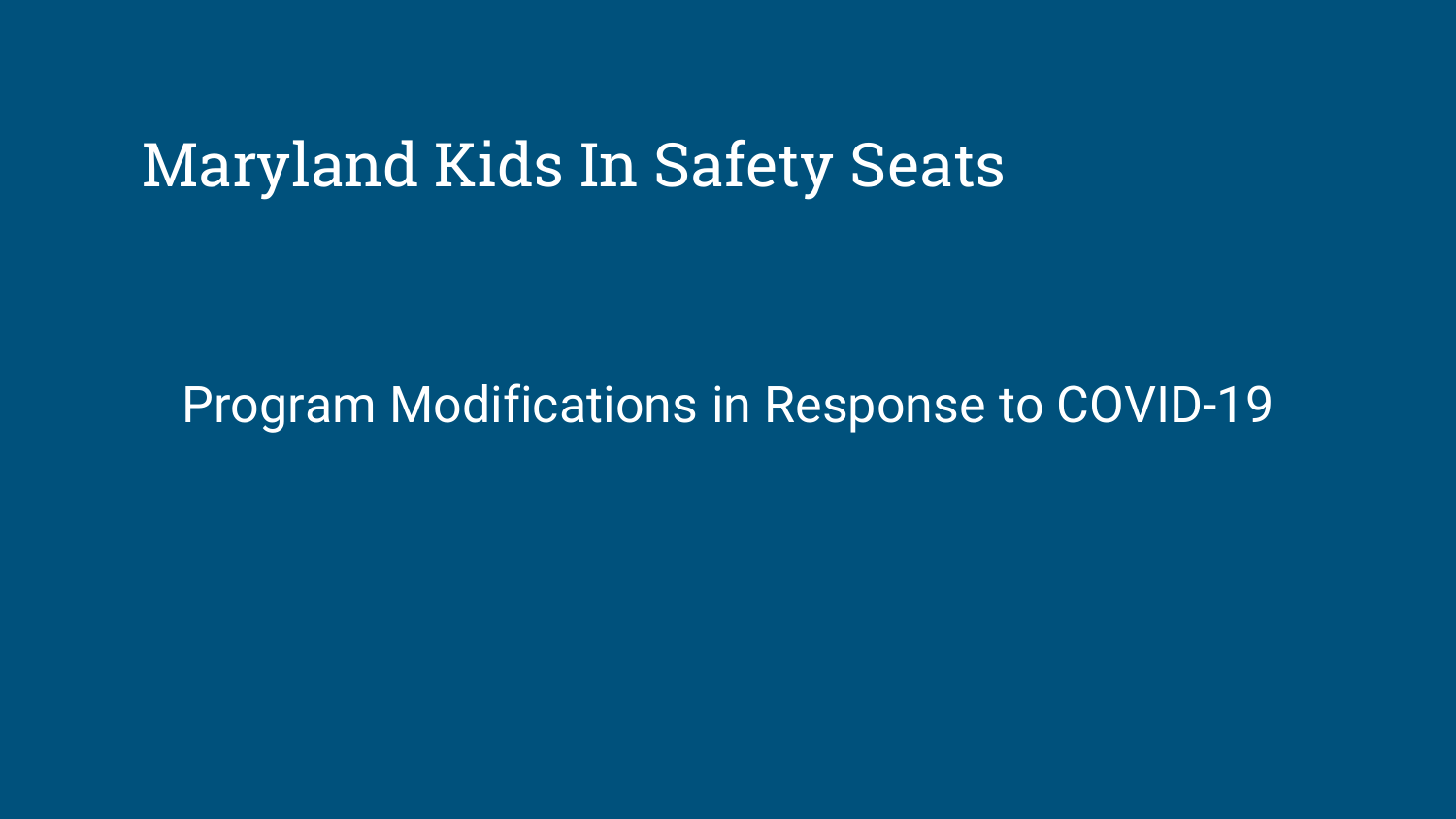# COVID-19 Modifications

- Suspended in-person programming
- Updated KISS website and Helpline message
- Created **"Traveling Safely With Your New Baby"**
- Created the **Video Car Seat Assistance Program (VCSAP)**
- Developing **"CPS Building Blocks" webinar**
- Support statewide Techs with updates, video calls, etc.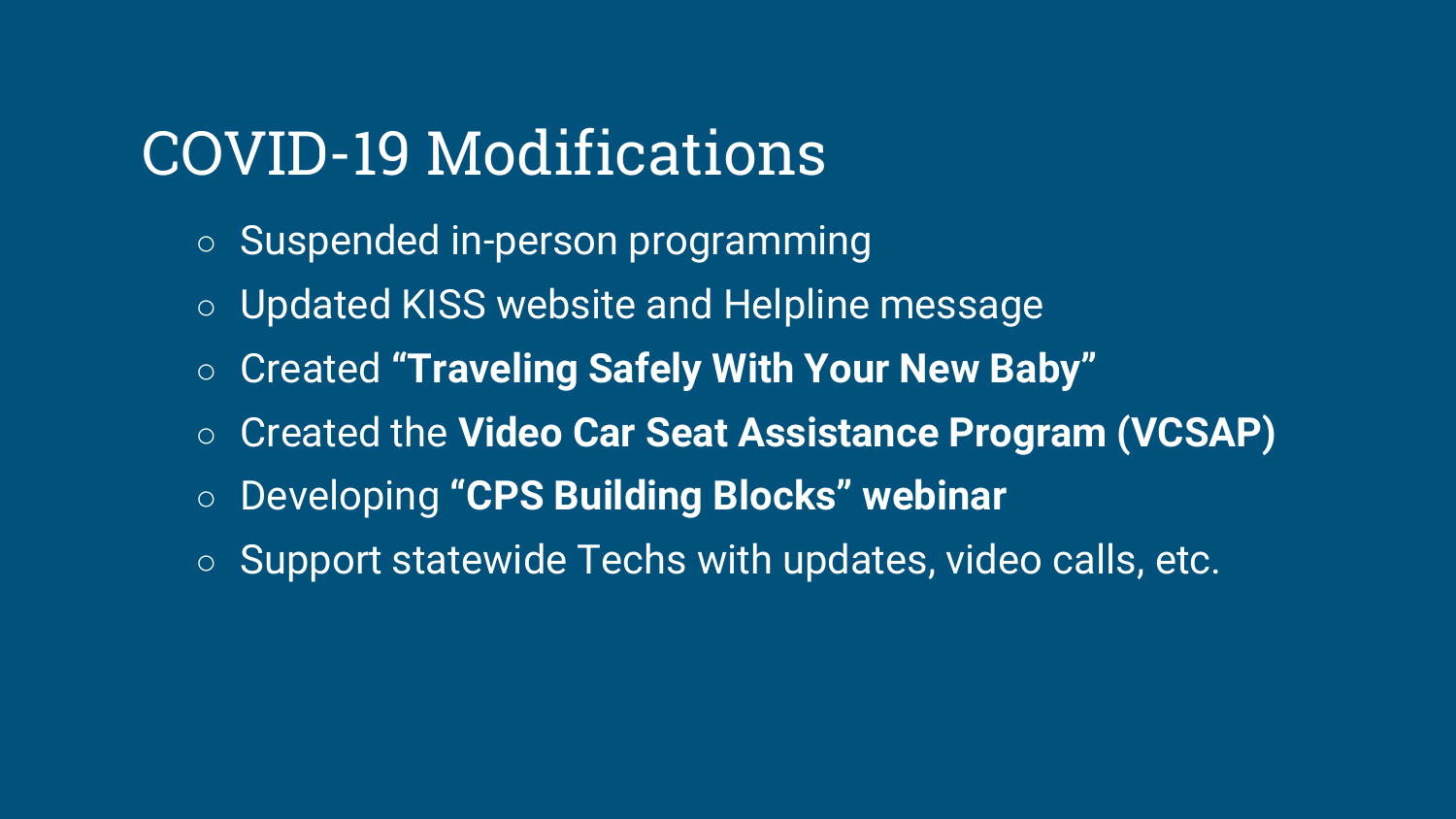# Alternative Options for Caregivers in Maryland

- **Call** the Helpline 800-370-SEAT (7328) and leave a message
- **Email** [mdh.kiss@maryland.gov](mailto:mdh.kiss@maryland.gov)
- **Schedule**:
	- Video Car Seat Assistance Program (VCSAP)
	- Traveling Safely With Your Newborn
- **Visit KISS website** for "Tip Sheet of Resources"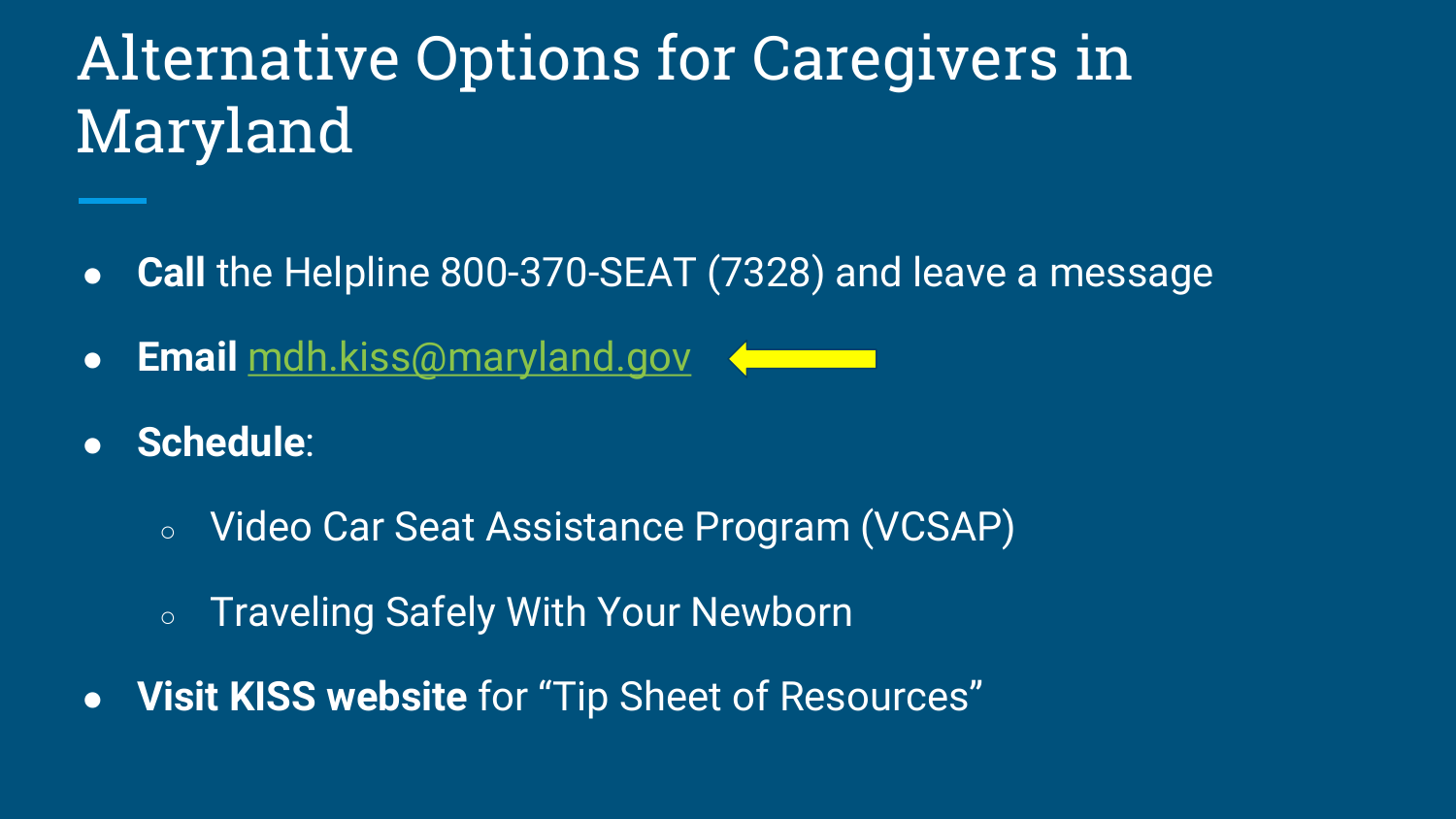# **Traveling Safely with Your New Baby**



Maryland Kids In Safety Seats 2020



**FREE Webinar for New and Expectant Parents:** 

#### **Traveling Safely with Your New Baby**





**Become** familiar with Maryland's Child Passenger Safety Laws Recognize appropriate car seat types for infants **Understand** key points of installing a rear-facing car seat **Learn** the proper harnessing of infants in car seats **Review** Child Passenger Safety resources

> **SIGN UP:** https://tinyurl.com/KISS-Webinar \*Offered monthly

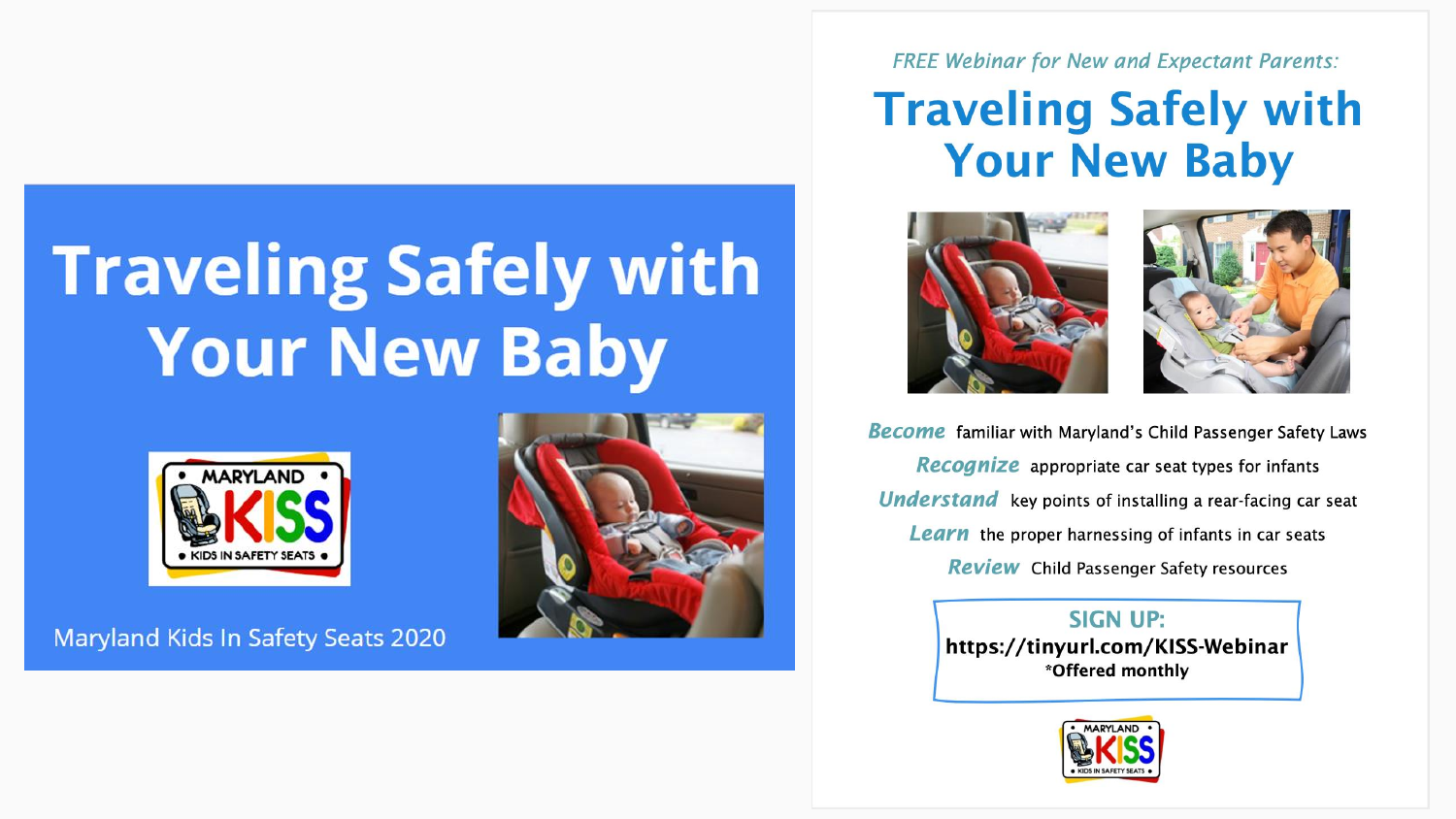# Video Car Seat Assistance Program (VCSAP)

#### • Created and distributed VCSAP Resource Packet

- Participant Form
- Protocol
- Talking points
- Confirmation/Thank you templates
- Evaluation for VCSAP appointments
- Post call worksheets
- Tracking sheet for KISS calls and generic for CPST/I's
- **•** Forms now available in Spanish
- Grassroots promotion (flier, talking points)
- Hosted two video calls with follow-up resources
- Using VCSAP calls for recert sign-offs for CPSTs





**Maryland Kids In Safety Seats Video Car Seat Assistance** Program

#### Learn how to keep your child safe in the car while you stay safe at home!

Maryland Kids In Safety Seats is now offering Video Car Seat Assistance Appointments for remote education/guidance on your car seat as well as installation assistance.



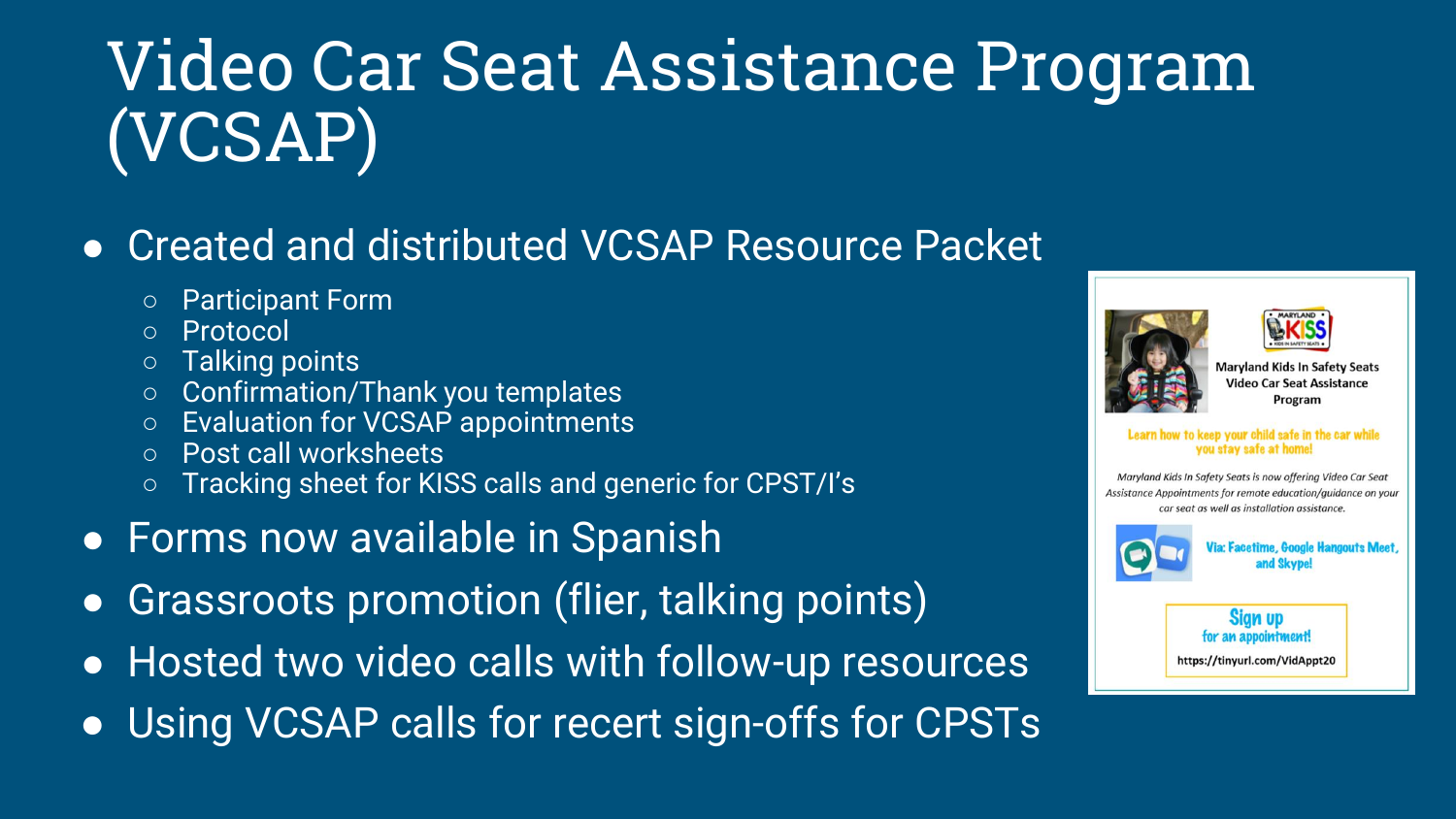# **CPST/I Webinars**

### **CPS Technician/Instructor Town Hall Meeting**

March 31, 2020

### **VCSAP Walk-through**

April 21, 2020 This call is being recorded